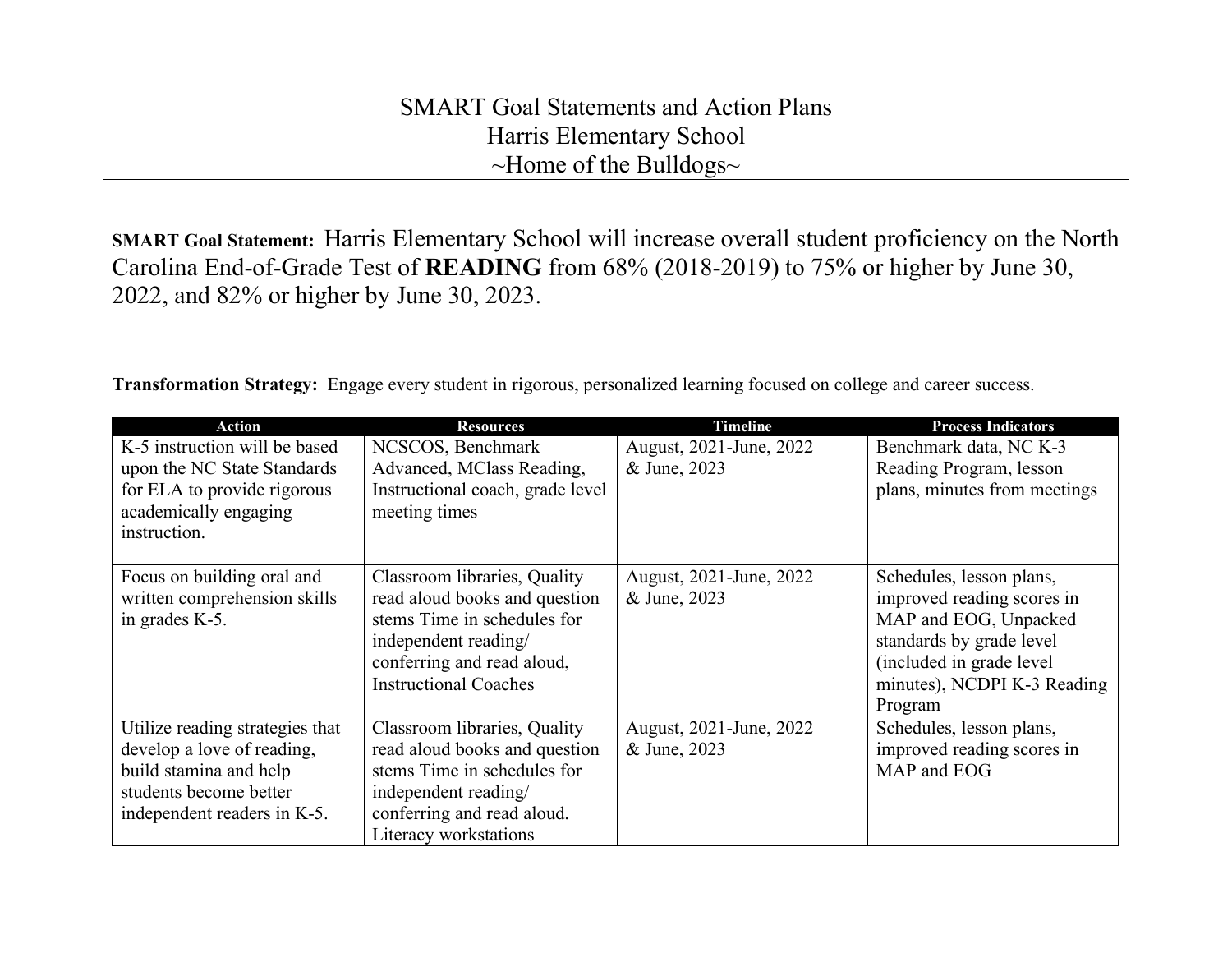| Increase proficiency in reading<br>foundational skills in grades<br>$K-3$ . | Letterland, Benchmark<br>Advance, Instructional<br>Coaches, mClass assessments | August, 2021-June, 2022<br>& June, 2023 | Schedules, lesson plans,<br>improved reading scores in<br>MAP and EOG |
|-----------------------------------------------------------------------------|--------------------------------------------------------------------------------|-----------------------------------------|-----------------------------------------------------------------------|
| Providing targeted                                                          | Teachers, assistants, support                                                  | August, 2021-June, 2022                 | MTSS Data, calendars, charts                                          |
| interventions during MTSS                                                   | staff                                                                          | & June, 2023                            |                                                                       |
| Monitor data for individuals                                                | Grade level meeting times                                                      | Weekly, Monthly per                     | <b>MTSS Calendars</b>                                                 |
| and groups to determine group                                               | Administrator/Teacher input                                                    | semester—frequency will be              | Group charts with data points                                         |
| effectiveness.                                                              | Instructional coach                                                            | determined by tier level                | Grade level minutes                                                   |

**Transformation Strategy:** Ensure that a comprehensive, integrated system of support fosters students' social and emotional health.

| <b>Action</b>                | <b>Resources</b>                      | <b>Timeline</b>             | <b>Process Indicators</b>     |
|------------------------------|---------------------------------------|-----------------------------|-------------------------------|
| One on one and small group   | Macbooks, iPads, tech support,        | August, 2021-June, 2022     | Lesson plans, observations,   |
| support                      | guidance classes, counselor,          | & June, 2023                | FAM-S score/results           |
|                              | Second Step curriculum                |                             |                               |
| Professional development for | District Personnel and outside        | August, 2021-June, 2022     | Agendas, sign-in sheets       |
| staff in the area of social  | resources such as mental health       | & June, 2023                |                               |
| emotional health             | services                              |                             |                               |
| Guidance lessons directly    | Scheduling, counselor, various        | August, 2021-June, 2022     | Guidance lesson plans,        |
| linked to social emotional   | curricular resources, Second          | & June, 2023                | observations                  |
| health                       | Step curriculum                       |                             |                               |
| Reading Buddies Program      | Mentors, volunteers, training         | August, 2021-June, 2022     | Log of reading buddy visits   |
|                              | within the district, scheduling       | & June, 2023                |                               |
| Analyze data to determine    | Data from multiple sources            | Fall of each year following | <b>Group Rosters</b>          |
| individual student Tier      | -Three-Tiered                         | benchmarks, and spring of   | <b>MTSS Calendars</b>         |
| placement for reading        | <b>Instruction/Intervention Model</b> | each year following         | Group charts with data points |
|                              | percentage from the FAM-S             | benchmarks                  | FAM-S                         |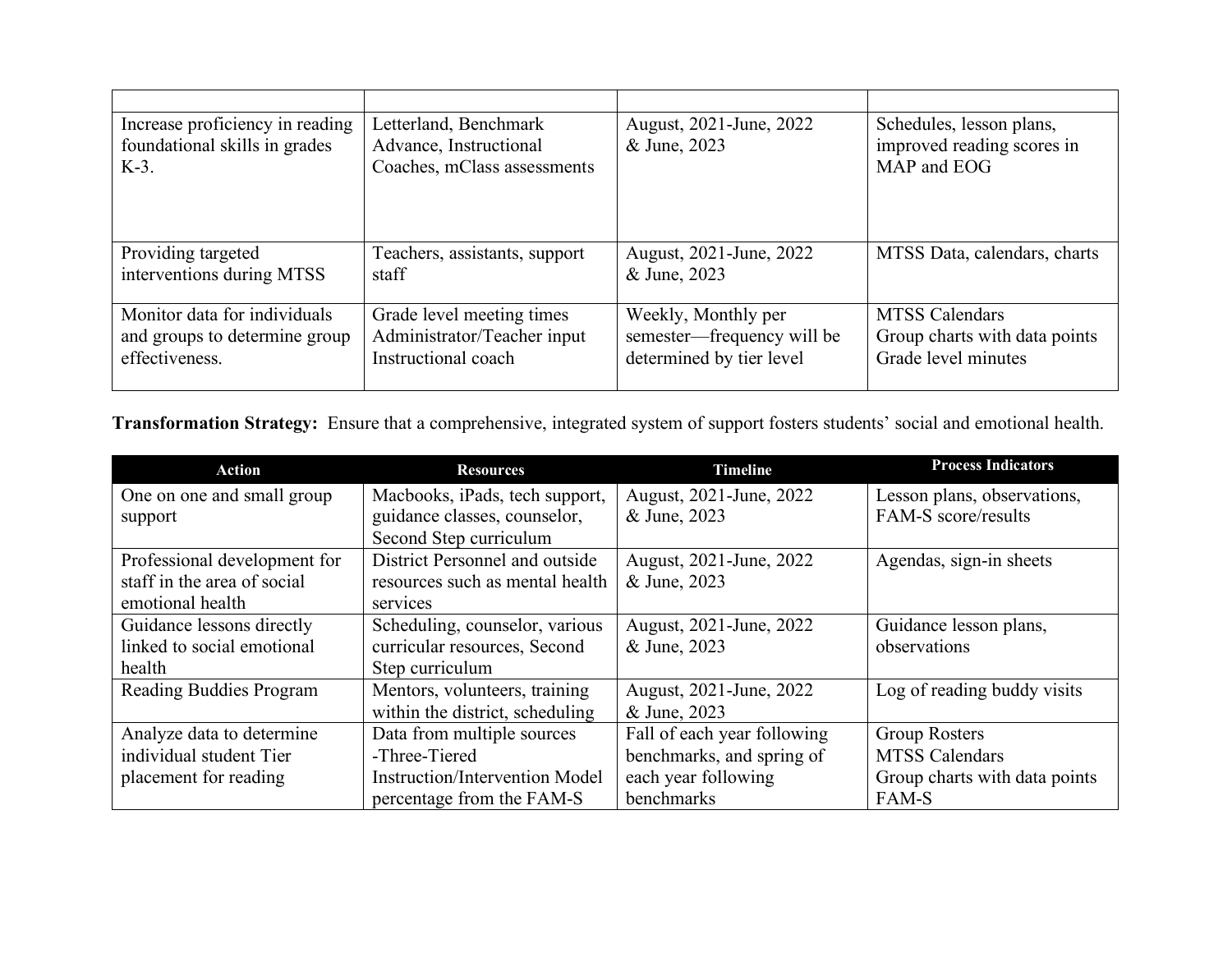| Create/maintain leveled groups<br>for each semester based on<br>student needs. | Data from multiple sources<br>Group monitoring data<br>Group calendars/planners<br>- Three-Tiered<br><b>Instruction/Intervention Model</b><br>percentage from the FAM-S | Ongoing | <b>Group Rosters</b><br><b>MTSS Calendars</b><br>Group charts with data points<br>FAM-S |
|--------------------------------------------------------------------------------|-------------------------------------------------------------------------------------------------------------------------------------------------------------------------|---------|-----------------------------------------------------------------------------------------|
|--------------------------------------------------------------------------------|-------------------------------------------------------------------------------------------------------------------------------------------------------------------------|---------|-----------------------------------------------------------------------------------------|

**Transformation Strategy:** Ensure all students' equitable access to safe, modern educational facilities and appropriate learning resources.

| Action                         | <b>Resources</b>           | Timeline                | <b>Process Indicators</b>     |
|--------------------------------|----------------------------|-------------------------|-------------------------------|
| Maintain and train with school | Updated plan               | August, 2021-June, 2022 | Drills, Kits, SRMP completion |
| Crisis Plan                    | Training opportunities     | & June, 2023            |                               |
| Enter work orders as needed    | Work order online platform | August, 2021-June, 2022 | Log of work orders entered    |
| for facilities and technology  |                            | & June, 2023            |                               |

**Transformation Strategy:** Initiate, sustain, and leverage strong external partnerships that support student learning and school success.

| <b>Action</b>                              | <b>Resources</b>                                                                                     | <b>Timeline</b>                         | <b>Process Indicators</b>                                                 |
|--------------------------------------------|------------------------------------------------------------------------------------------------------|-----------------------------------------|---------------------------------------------------------------------------|
| <b>Continue Reading Buddies</b><br>Program | Mentors, volunteers, training<br>within the district, scheduling                                     | August, 2021-June, 2022<br>& June, 2023 | Log of reading buddy visits                                               |
| Continue Backpack Program                  | Local support from churches,<br>RCSEF support, civic group<br>support, school funds, BETA<br>helpers | August, 2021-June, 2022<br>& June, 2023 | List of current students<br>involved, documentation of<br>items purchased |
|                                            |                                                                                                      |                                         |                                                                           |
|                                            |                                                                                                      |                                         |                                                                           |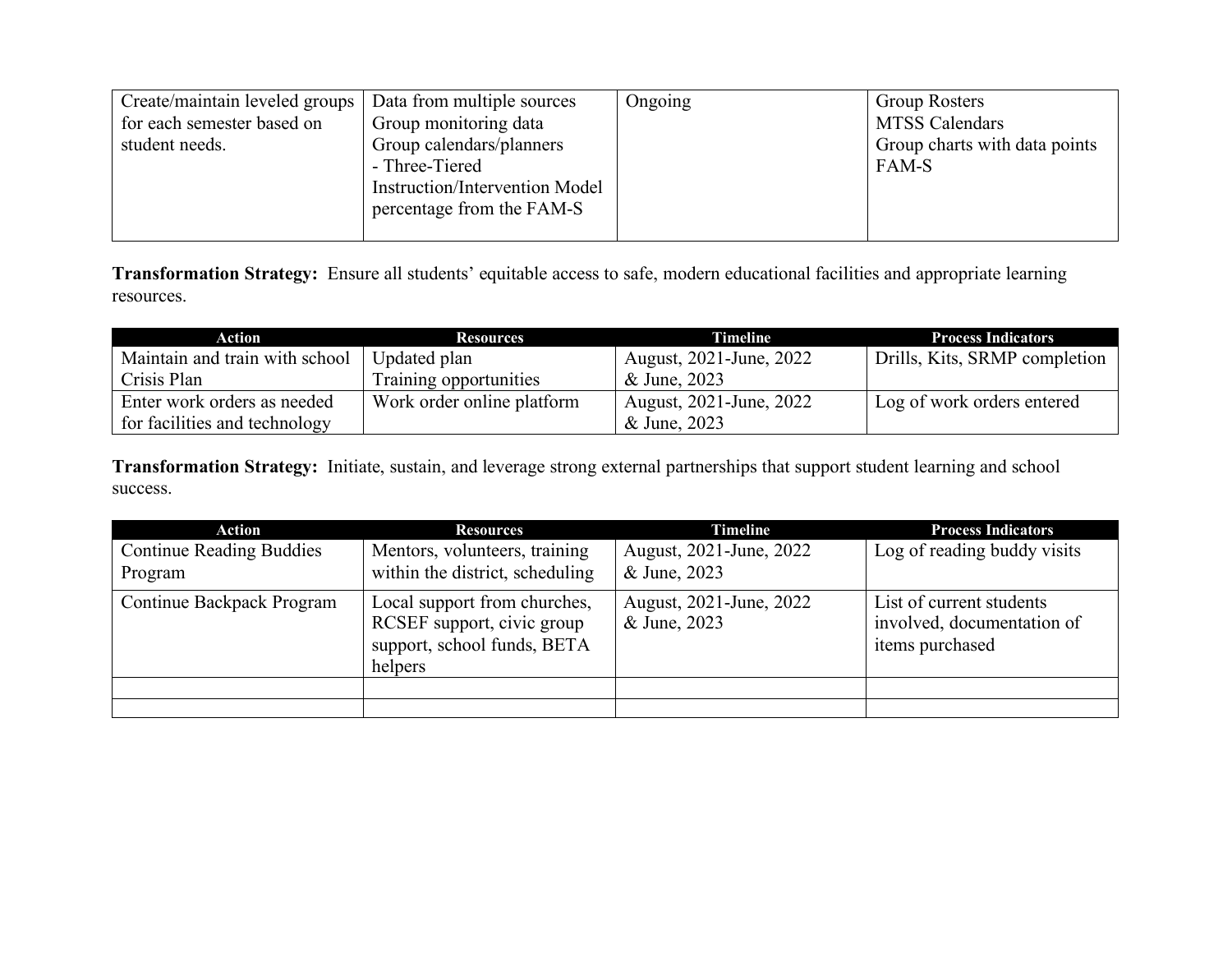**SMART Goal Statement:** Harris Elementary School will increase overall student proficiency on the North Carolina End-of-Grade Test of **SCIENCE** from 71.4% (2020-2021) to 80% or higher by June 30, 2022, and 85% or higher by June 30, 2023.

**Transformation Strategy:** Engage every student in rigorous, personalized learning focused on college and career success.

| Action                                                  | <b>Resources</b>                                                                                                                     | <b>Timeline</b>                         | <b>Process Indicators</b>                                                      |
|---------------------------------------------------------|--------------------------------------------------------------------------------------------------------------------------------------|-----------------------------------------|--------------------------------------------------------------------------------|
| Use targeted instructional<br>strategies and resources. | Discovery Education, School<br>net, Interactive notebooks,<br>EOG Test prep, EOG Coach,<br>STEAM lab support, hands-on<br>activities | August, 2021-June, 2022<br>& June, 2023 | Schedules, lesson planning,<br>vertical planning opportunities,<br>EOG results |
|                                                         |                                                                                                                                      |                                         |                                                                                |

**Transformation Strategy:** Ensure that a comprehensive, integrated system of support fosters students' social and emotional health.

| <b>Action</b>               | <b>Resources</b>               | <b>Timeline</b>         | <b>Process Indicators</b>    |
|-----------------------------|--------------------------------|-------------------------|------------------------------|
| PBIS Initiatives used daily | Google drive PBIS documents,   | August, 2021-June, 2022 | Weekly "Bulldog" drawings    |
|                             | PAWS, Bulldogs from            | & June, 2023            | for prizes, Google Drive for |
|                             | specialists                    |                         | Rounds of Bulldogs           |
|                             | School-wide celebrations       |                         |                              |
| Guidance lessons directly   | Scheduling, counselor, various | August, 2021-June, 2022 | Guidance lesson plans,       |
| linked to social emotional  | curricular resources, Second   | & June, 2023            | observations                 |
| health                      | Step curriculum                |                         |                              |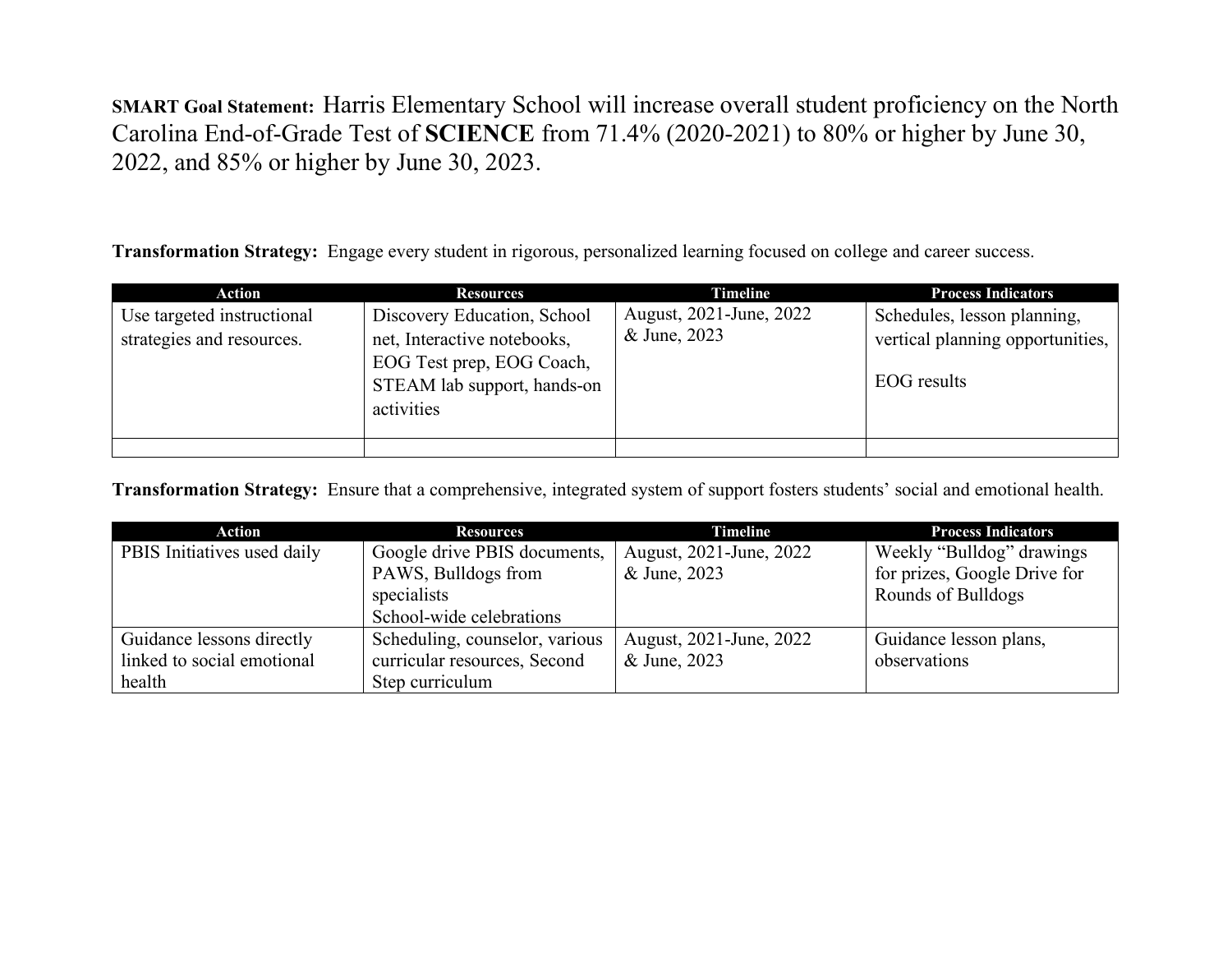**Transformation Strategy:** Ensure all students' equitable access to safe, modern educational facilities and appropriate learning resources.

| Action                         | <b>Resources</b>              | <b>Timeline</b>         | <b>Process Indicators</b>     |
|--------------------------------|-------------------------------|-------------------------|-------------------------------|
| Maintain and train with school | Updated plan                  | August, 2021-June, 2022 | Drills, Kits, SRMP completion |
| Crisis Plan                    | Training opportunities        | & June, 2023            |                               |
| Enter work orders as needed    | Work order online platform    | August, 2021-June, 2022 | Log of work orders entered    |
| for facilities and technology  |                               | & June, 2023            |                               |
| Utilize STEAM lab times for    | Various resources including   | August, 2021-June, 2022 | Lesson Plans, completed       |
| students to supplement Science | Legos, robots, manipulatives, | & June, 2023            | projects, videos, pictures    |
| curriculum with more hands-    | pulleys, straws, etc.         |                         |                               |
| on activities                  |                               |                         |                               |

**Transformation Strategy:** Initiate, sustain, and leverage strong external partnerships that support student learning and school success.

| Action                    | <b>Resources</b>                                                                                     | <b>Timeline</b>                         | <b>Process Indicators</b>                                                 |
|---------------------------|------------------------------------------------------------------------------------------------------|-----------------------------------------|---------------------------------------------------------------------------|
| Continue Backpack Program | Local support from churches,<br>RCSEF support, civic group<br>support, school funds, BETA<br>helpers | August, 2021-June, 2022<br>& June, 2023 | List of current students<br>involved, documentation of<br>items purchased |
|                           |                                                                                                      |                                         |                                                                           |
|                           |                                                                                                      |                                         |                                                                           |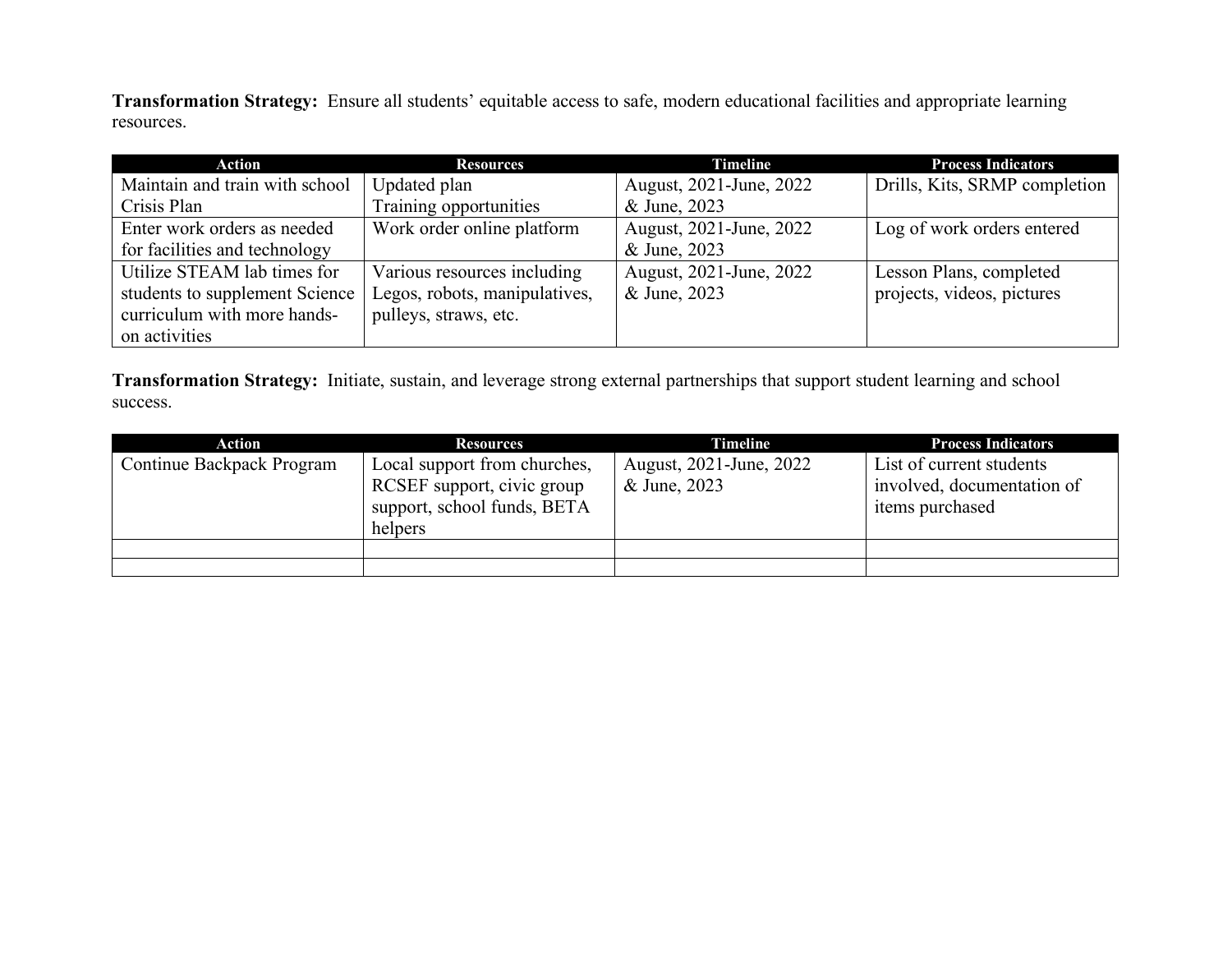**SMART Goal Statement:** Harris Elementary School will increase overall student proficiency on the North Carolina End-of-Grade Test of **MATH** from 56.5% (2020-2021) to 70% or higher by June 30, 2022, and 80% or higher by June 30, 2023.

**Transformation Strategy:** Engage every student in rigorous, personalized learning focused on college and career success.

| <b>Action</b>                                                                              | <b>Resources</b>                                                                                                       | <b>Timeline</b>                                                               | <b>Process Indicators</b>                                                                                                                   |
|--------------------------------------------------------------------------------------------|------------------------------------------------------------------------------------------------------------------------|-------------------------------------------------------------------------------|---------------------------------------------------------------------------------------------------------------------------------------------|
| Utilize additional resources to<br>supplement Eureka targeting<br>critical thinking skills | Eureka Math, Planning Time,<br>ZEARN, Freckle, Data from<br>benchmark assessments (MAP,<br>etc)<br>Intervention groups | August, 2021-June, 2022<br>& June, 2023                                       | Schedules, lesson plans, grade<br>level meeting minutes and<br>vertical planning meeting<br>minutes, improved math scores<br>in MAP and EOG |
| Monitor data for individuals<br>and groups to determine group<br>effectiveness.            | Grade level meeting times<br>Administrator/Teacher input<br>Instructional coach                                        | Weekly, Monthly per<br>semester—frequency will be<br>determined by tier level | <b>MTSS Calendars</b><br>Group charts with data points<br>Grade level minutes                                                               |

**Transformation Strategy:** Ensure that a comprehensive, integrated system of support fosters students' social and emotional health.

| <b>Action</b>                                                     | <b>Resources</b>                                                                  | <b>Timeline</b>                         | <b>Process Indicators</b>                                    |
|-------------------------------------------------------------------|-----------------------------------------------------------------------------------|-----------------------------------------|--------------------------------------------------------------|
| Professional Development for<br>staff                             | Professional Development in<br>areas of concern.                                  | August, 2021-June, 2022<br>& June, 2023 | Enrollment in PD<br>opportunities through NCEES<br>and WRESA |
| Guidance lessons directly<br>linked to social emotional<br>health | Scheduling, counselor, various<br>curricular resources, Second<br>Step curriculum | August, 2021-June, 2022<br>& June, 2023 | Guidance lesson plans,<br>observations                       |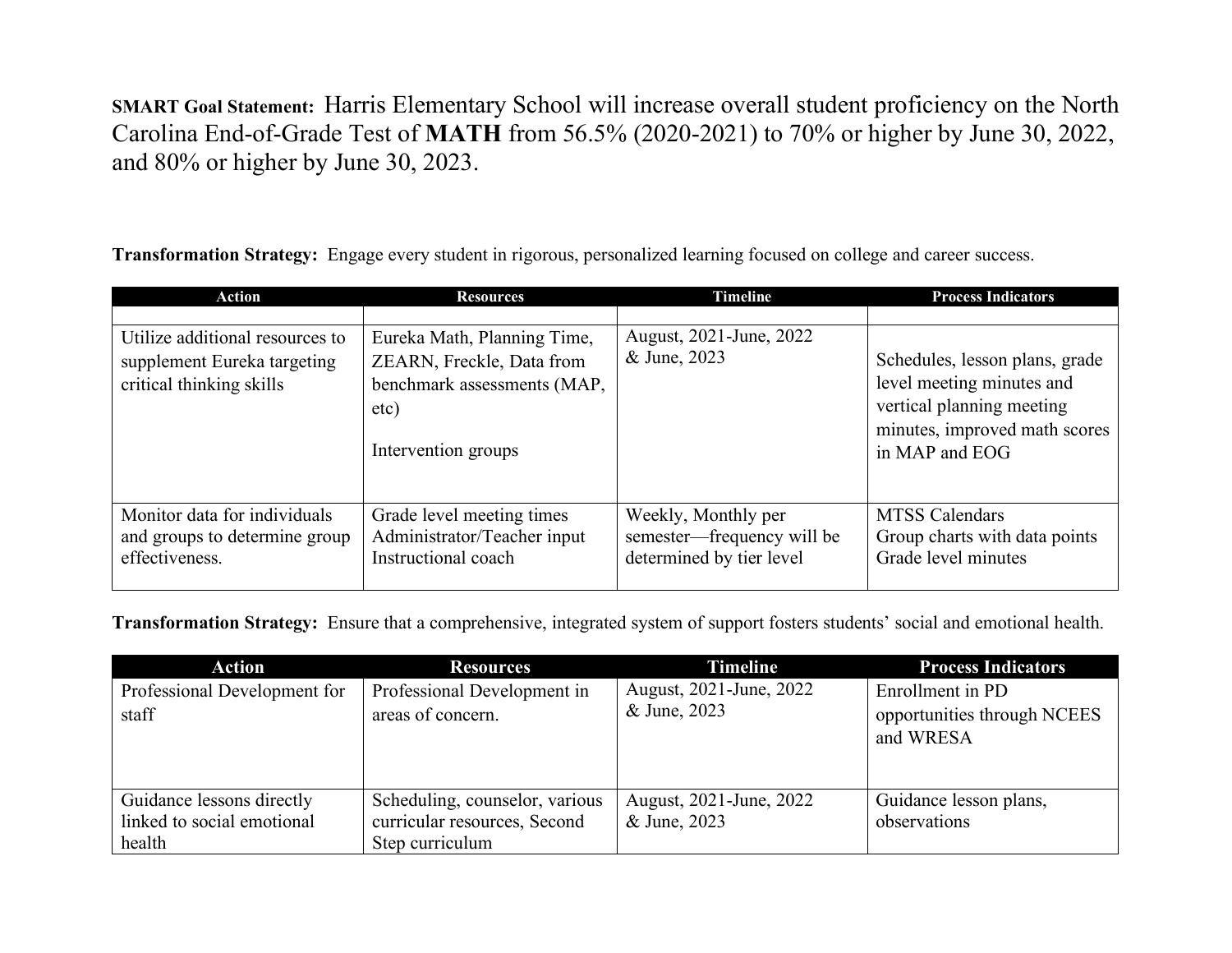| Reading Buddies Program        | Mentors, volunteers, training         | August, 2021-June, 2022     | Log of reading buddy visits   |
|--------------------------------|---------------------------------------|-----------------------------|-------------------------------|
|                                | within the district, scheduling       | & June, 2023                |                               |
| Analyze data to determine      | Data from multiple sources            | Fall of each year following | <b>Group Rosters</b>          |
| individual student Tier        | -Three-Tiered                         | benchmarks, and spring of   | <b>MTSS Calendars</b>         |
| placement.                     | <b>Instruction/Intervention Model</b> | each year following         | Group charts with data points |
|                                | percentage from the FAM-S             | benchmarks                  | FAM-S                         |
| Create/maintain leveled groups | Data from multiple sources            | Ongoing                     | Group Rosters                 |
| for each semester based on     | Group monitoring data                 |                             | <b>MTSS Calendars</b>         |
| student needs.                 | Group calendars/planners              |                             | Group charts with data points |
|                                | - Three-Tiered                        |                             | FAM-S                         |
|                                | <b>Instruction/Intervention Model</b> |                             |                               |
|                                | percentage from the FAM-S             |                             |                               |
|                                |                                       |                             |                               |